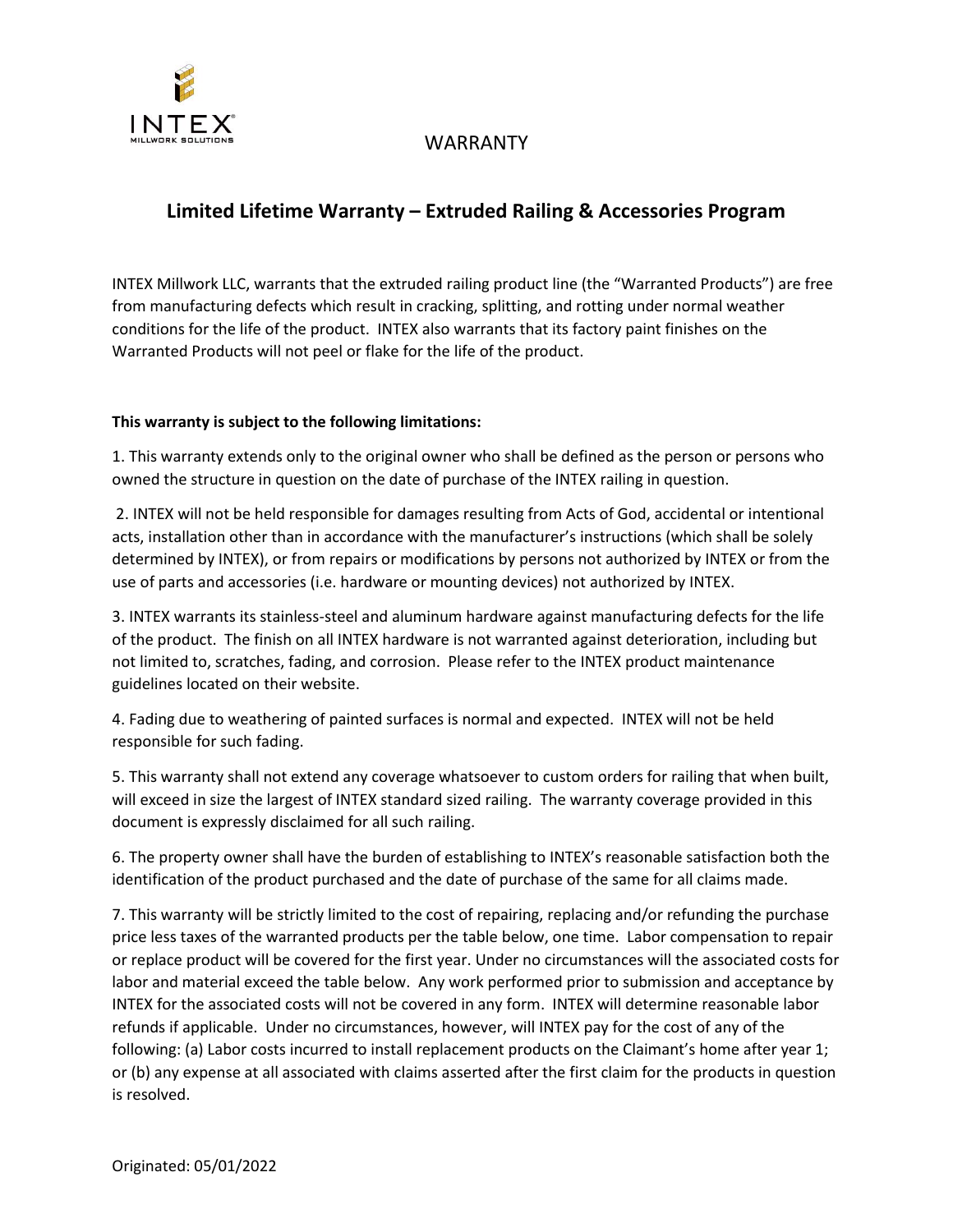

## WARRANTY

8. In the event of a claim during the warranty period, and subject to the prorated coverage specified below, INTEX at its sole option will either (a) repair or replace the warranted product(s), or (b) refund to the purchaser a maximum sum equal to the actual price paid for the original product multiplied by the prorated percentage shown in the appropriate coverage schedule below. In no event shall INTEX be liable on any claim for any amount in excess of the amount generated by the application of the proration table below.

9. If INTEX attempts a reasonable number of times to repair a defect under this warranty but those attempts are unsuccessful, INTEX at its sole option may either replace the product or refund the purchase price less taxes per the proration table below.

10. INTEX-applied painted finishes exhibiting defects beyond expected weathering and fading are covered under the proration table below.

*This warranty is effective May 1st, 2022 and supersedes all previously published versions of this warranty. It shall remain effective until such time as INTEX publishes a subsequent superseding version at which time this version shall have no further effect.* 

11. This warranty will not cover claims for the following (a) damage to or failure of a warranted product resulting from acts of the purchaser or the installer, (b) damage to or failure of the product resulting from unreasonable use or failure to reasonably maintain the product after installation. Please refer to the INTEX product maintenance guidelines located on their website.

12. This warranty does not cover, and INTEX is not liable for, damage or failure of the product as a result of one or more of the following: intentional or unintentional misuse or damage to the product; abuse, impact of foreign objects; accident, dirt, sand, liquids, improper storage, acts of nature; improper installation of the product or its structural supports; failure to abide by all INTEX guidelines, expansion and contraction, movement, settlement, distortion, warping or cracking of the products structural supports; pollution, acid rain, mold or mildew, application of chemicals or vapors to the product; and ordinary and expected weathering due to exposure to the elements, which for purposes of this warranty is defined to be fading, chalking or darkening of the surface of the product due to exposure to ultraviolet light and extremes of atmospheric conditions that are unique to or may vary in each geographical location. This warranty does not cover painted finishes, stains, or coatings by any third party. INTEX recommends cleaning products at least 2 times per year as per their Paint & Cleaning Guide located on their website.